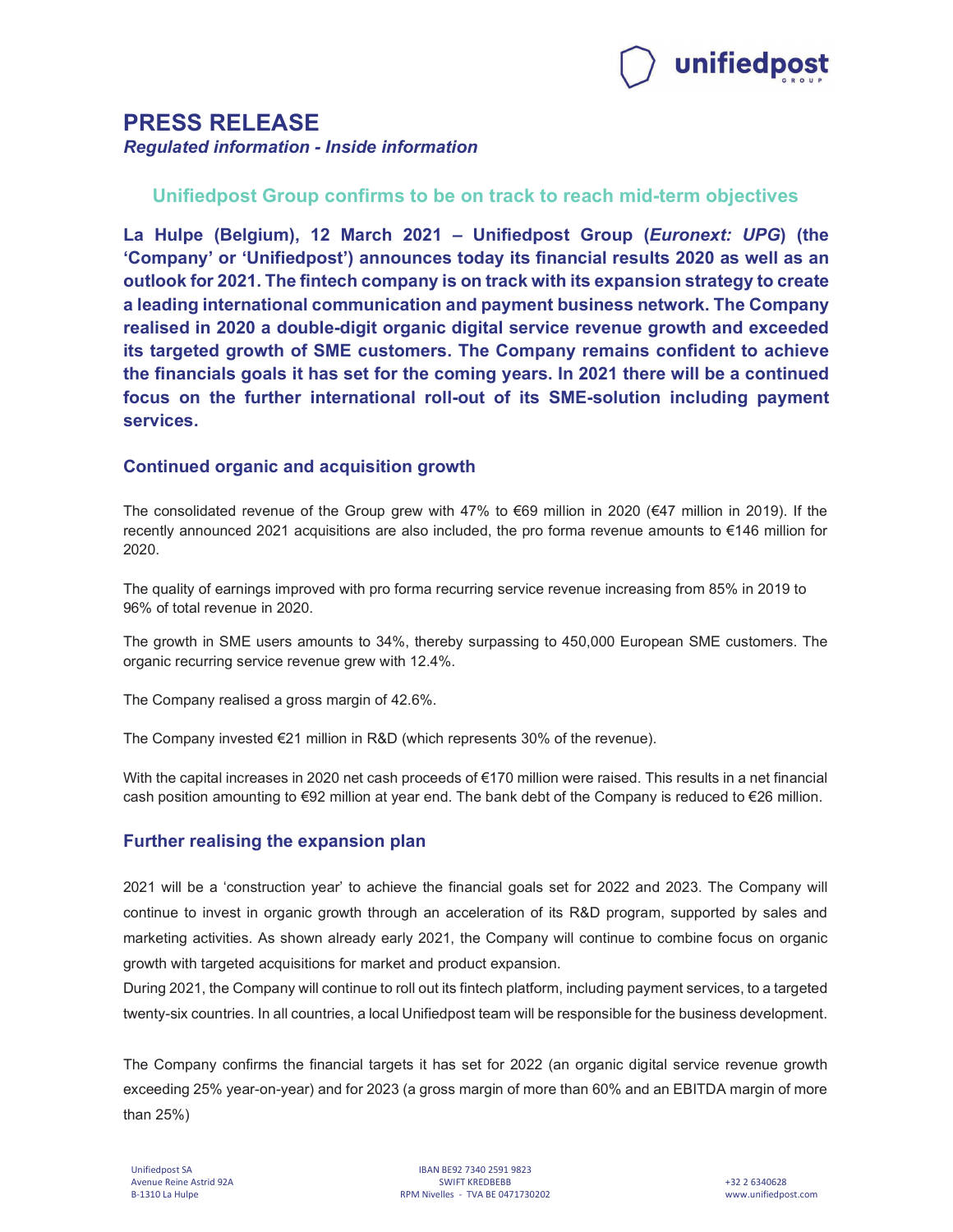### Financial summary

- The consolidated revenue of the Company grew with 47% from  $\epsilon$ 47 million in 2019 to  $\epsilon$ 69 million in 2020.
- The total pro forma revenue when including the acquisitions of Akti, BangUP and 21 Grams (closed on 8 January 2021) would amount to €146 million in 2020. This can be split up in €91 million digital processing, the Company's core revenue, and a further €55 million turnover coming from post and parcel optimisation services (a newly acquired business belonging to 21 Grams).
- The estimated impact of the COVID-19 pandemic is limited to approximately €3 million decrease in revenue. This was caused by a reduction of economic activity in some industries (less transactions). The Summer of 2020 has proven that revenue recovers quickly to the historical level after the end of the lockdowns.
- In 2019 the Company had material one-off projects (representing in total €6 million pro forma revenue). In 2020 there were no material one-off projects resulting in a decrease in pro forma project revenue from €11 million in 2019 to €6 million in 2020.
- The Company's effort in research and development amounts to €21 million of which €10 million is capitalised as own development and €11 million is expensed in the income statement.
- General & administrative expenses are impacted with €3,9 million non-recurring IPO expenses (compared to €2.2 million in 2019). Furthermore, sales & marketing expenses are impacted with €1,8 million impairment on the brand name Fitek.
- EBITDA improved from 2019 to 2020 with € 1.5 million. This increase in EBITDA is the result of increase from realised gross profit of €7.6 million, an increase in R&D expenses for an amount of €0.1 million, an increase in G&A expenses of €4.5 million, an increase in S&M expenses of €1.4 million and increase in other income/expense of €0.2 million.
- In the course of 2020, the Company increased its issued capital in three rounds for a total amount of €231 million. The increase in paid-up capital was achieved, on the one hand, by the conversion of convertible bonds for an amount of €45 million and on the other hand by the contribution of cash amounting to €185 million. The cost of the various capital rounds amounts to €16 million and is booked in reduction of issued capital, resulting in net cash proceeds of €170 million.
- Due to the acquisition of Fitek Balkan the Company granted a put option to non-controlling shareholders whereby they have the right to sell their shares to the Company. On 31 December 2020, the present value of the put option is valued at  $€6$  million.
- The net financial cash position on 31 December 2020 amounts to €92 million. The available cash together with financial leverage will be used for further funding of the research and development program, the roll out of the pan-European product strategy and the realisation of acquisitions in strategic areas.
- On 8 January 2021, Unifiedpost completed three acquisitions of 100% of the shares of 21 Grams Holding AB (Sweden – Norway – Denmark-Finland), Akti SA (Belgium) and BanqUP SRL (Poland - Belgium). After the three acquisitions, the Company makes a distinction between digital processing (core Unifiedpost legacy business model) and post and parcel optimisation services.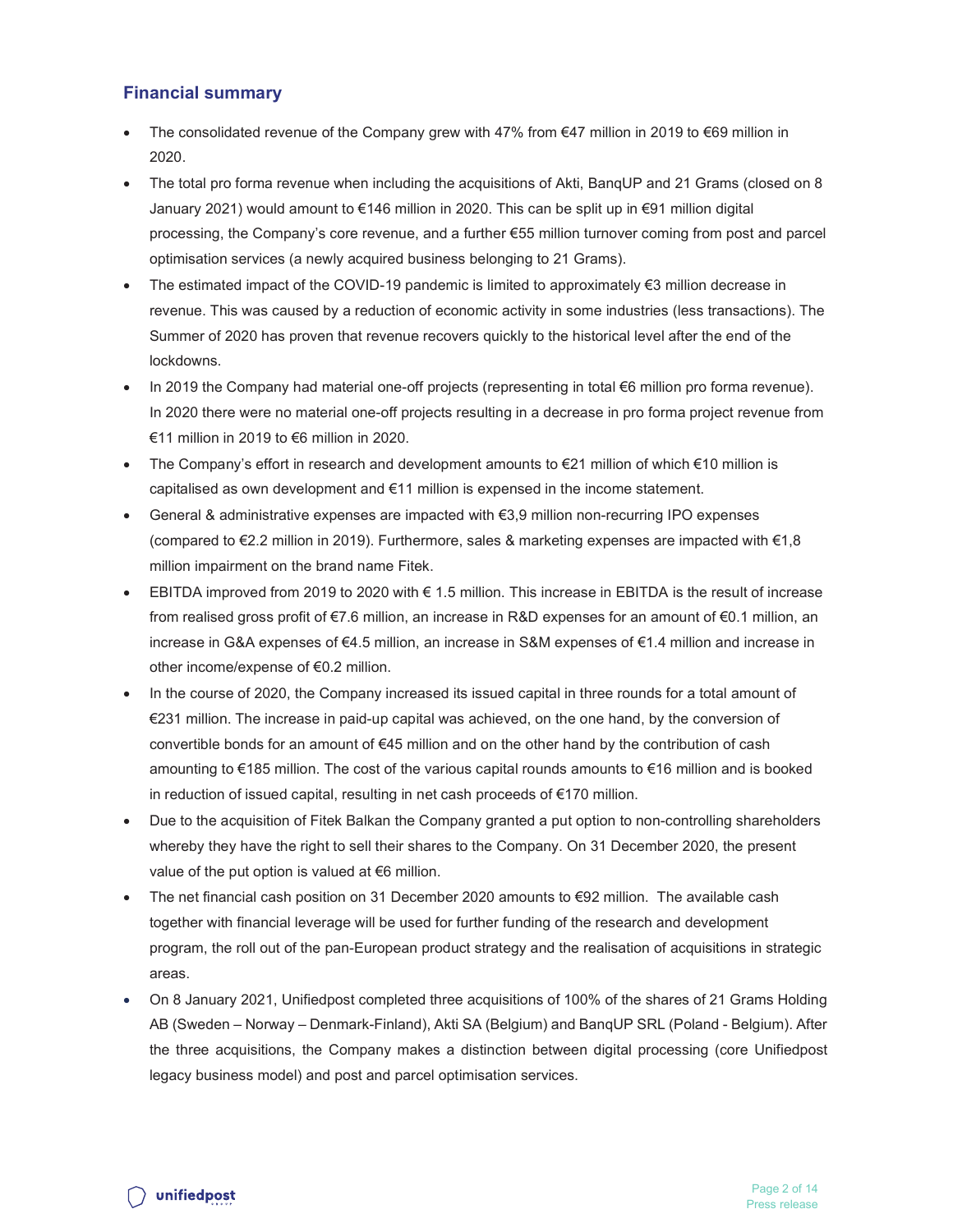### Business Highlights 2020

2020 has been a milestone in the history of Unifiedpost. In September the Company listed on Euronext Brussels where it successfully placed 12.6 million new and existing shares with institutional investors. The Company received gross proceeds of €175 million to execute its dual-track growth strategy. With the large demand of global Tier-1 institutional investors Unifiedpost is now backed by investors who sustainably support Unifiedpost's growth to become the leading European cloud-based platform for SMEs. The proceeds of the transaction were immediately deployed with an accelerated investment in organic growth (€21 million invested in R&D) and with the realisation of further strategic acquisitions (closing the first three acquisitions in the beginning of 2021).

2020 was also the year of the COVID-19 pandemic. Unifiedpost had on the one hand a tailwind with an increasing demand for digitisation services. The SMEs onboarded on the platform grew during 2020 with 34%, surpassing the landmark of 450,000 European SMEs using Unifiedpost services. The Company had on the other hand also a headwind from the pandemic: it lost more than €3 million of revenue caused by a decrease of economic activity (less transactions). This is a temporary set-back as was shown after the end of the first lockdown that revenue levels return quickly to the historical level. Another headwind was that new business initiatives and deployments were postponed until after the lockdown. The opportunities are not lost, but postponed in time.

In April 2020 Unifiedpost signed an exclusive partnership with the national French accounting organisation providing digital tools to the country's chartered accountants, in this case related to the government decision to oblige B2B e-invoicing as from 2023.

During spring 2020, Unifiedpost also launched the payment functionality on the SME platform. Unifiedpost Group owns a certified payment institution as from 2016. By integrating payment services in its SME offering, Unifiedpost now sets the base for its international roll-out of the SME platform to 26 countries.

Unifiedpost was also proud to announce a partnership with technology provider Google. Through this collaboration Unifiedpost can leverage on the Google Cloud for its services and document digitisation, and above all also make use of Google AI.

### Post-period events

On 8 January 2021, Unifiedpost completed three acquisitions of 100% of the shares (21 Grams Holding AB Akti SA, BanqUP SRL).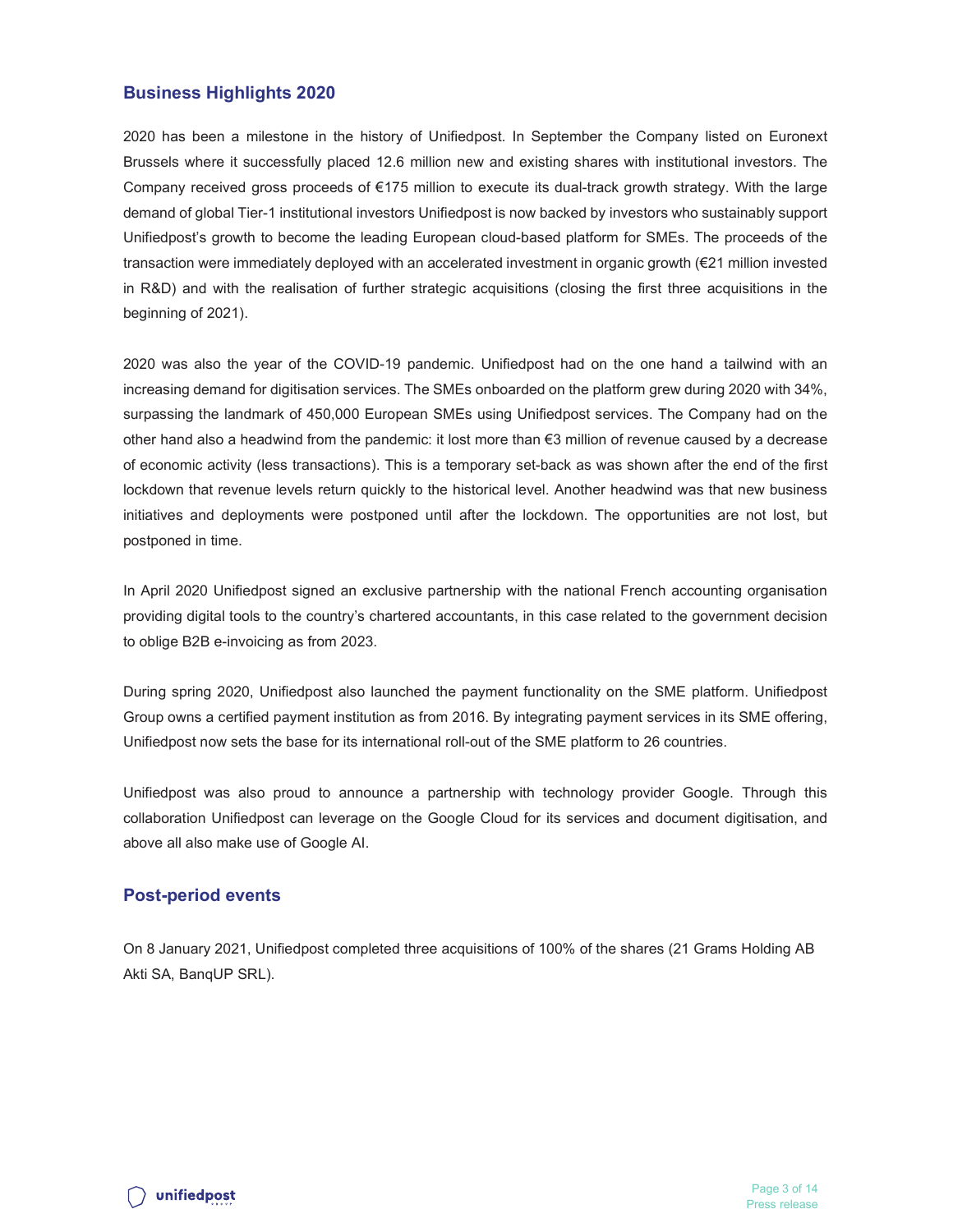### Awareness on Environment, Social and Governance priorities

Unifiedpost Group now reached two important milestones when it comes to the need for a strong ESG framework. The Company went public on Euronext Brussels in September 2020, and has exceeded the threshold of employing more than 1,000 people worldwide in January 2021. Both of these events raised awareness even more about the importance of strengthening governance policies, as well as the attraction and retention of talent. The nature of Unifiedpost's business implies a high importance of human capital as a base for sustainable and innovative growth. In 2021, the Company will further build on its ESG framework and on maintaining its inclusive and talent-focused company culture worldwide, which already is characterised by a wide range of nationalities and ages. Having 37% women on board and 63% men, Unifiedpost also works on the gender diversity at every staff level.

### Outlook 2021

2021 is to be seen as a 'construction year' within Unifiedpost, as it is integrating the acquisitions and rolling out its platform, including payment services, in twenty-six countries. Partnerships with financial institutions and software companies will become an additional way of executing the indirect sales approach. Not only will Unifiedpost offer financial solutions and operational services on the platform, but also e-commerce support and big data analytics will be integrated into the platform. This will entail significant investments during the year. However, the Company is confident to complete this growth phase in 2021 and meanwhile maintain high customer growth and an increasing earning per customer.

In 2021, the Company will continue to build solid foundations to achieve its financial targets for the years 2022 and 2023. The Company confirms the earlier guidance it has given for digital processing. For the business of digital processing the organic growth will exceed year-on-year 25% by 2022. The growth includes all acquired digital business. By 2023 the gross margin of the digital business will exceed 60% and the normalised EBITDA margin will exceed 25%. For postal & parcel optimisation Unifiedpost will maintain a steady gross margin in the coming years. Unifiedpost will continue with this business as there are also many opportunities for digitisation in this area, and the business will not be divested.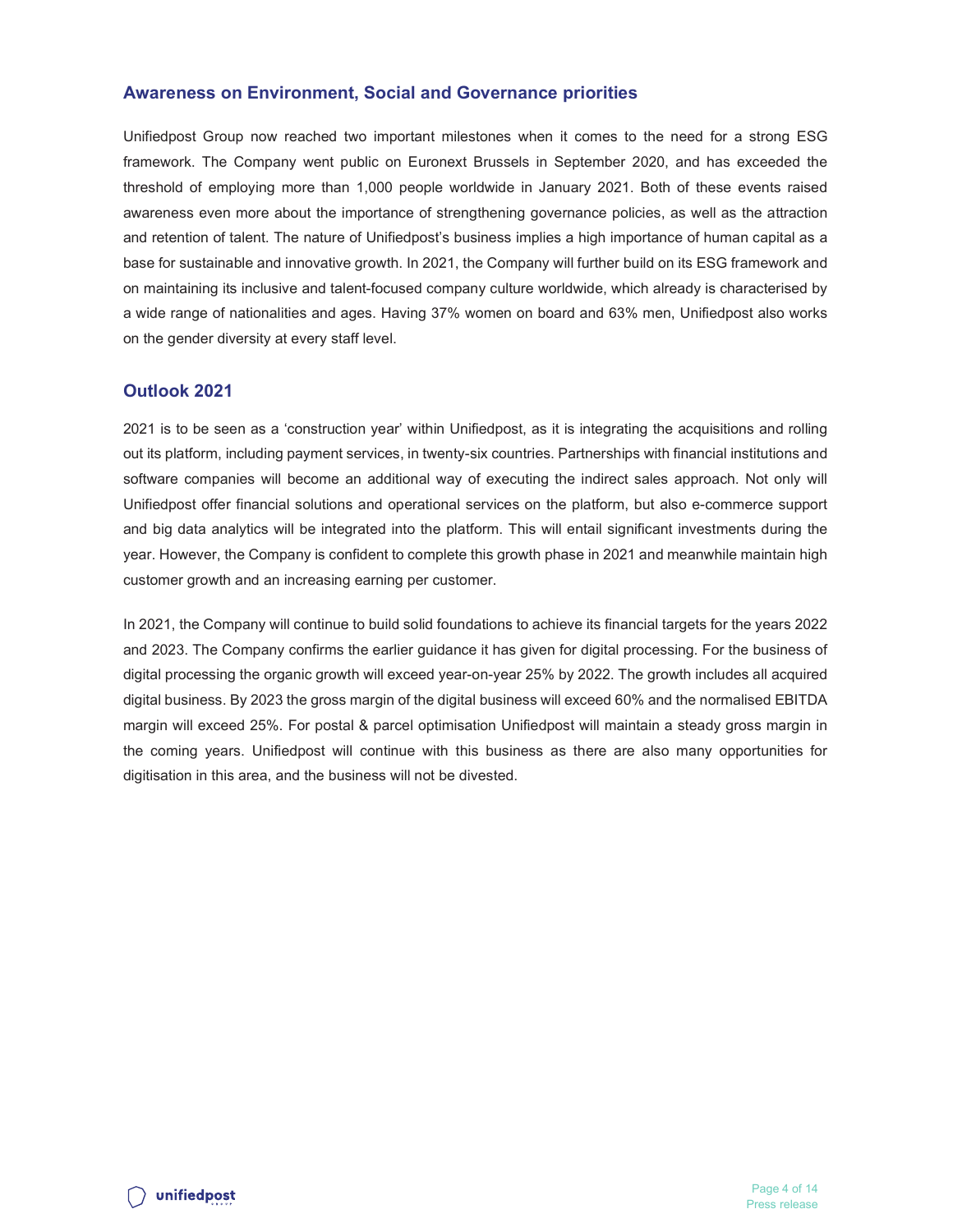### Key Consolidated Figures 2020

| Thousands of euro, except per share data                                    | For the year ended 31 December |               |            |
|-----------------------------------------------------------------------------|--------------------------------|---------------|------------|
|                                                                             | unaudited                      | audited       |            |
| Income statement in thousands of EUR (1)                                    | 2020                           | 2019          |            |
| Revenue                                                                     | 68,928                         | 46,952        | 46.80%     |
| Cost of services                                                            | $-39,577$                      | $-24,812$     | 59.50%     |
| <b>Gross profit</b>                                                         | 29,351                         | 22,140        | 32.60%     |
| Gross margin                                                                | 42.58%                         | 47.16%        |            |
| Research and development expenses                                           | $-10,505$                      | $-9,083$      | 15.70%     |
| General and administrative expenses                                         | $-25,753$                      | $-19,877$ (*) | 20.20%     |
| Selling and marketing expenses                                              | $-14,542$                      | $-9,515$ (*)  | 82.50%     |
| Other income / (expenses)                                                   | 466                            | 683           | $-31.80%$  |
| Net impairment gains / (losses) on financial and contract assets            | $-20$                          | $-29$         | $-29.00\%$ |
| Profit / (loss) from operations                                             | $-21,003$                      | $-15,681$     | 33.90%     |
| Change in fair value of financial liabilities                               | $-5,343$                       | $-573$        |            |
| Financial income                                                            | 102                            | 3             |            |
| <b>Financial expenses</b>                                                   | $-6,602$                       | $-6,181$      |            |
| Share of profit / (loss) of associates & joint ventures                     | $-51$                          | 278           |            |
| Profit / (loss) before tax                                                  | $-32,897$                      | $-22,154$     | 48.50%     |
| Income tax                                                                  | $-872$                         | $-211$        |            |
| PROFIT / (LOSS) FOR THE YEAR                                                | $-33,769$                      | $-22,365$     | 51.00%     |
| EBITDA (2)                                                                  | $-5,985$                       | $-7,465$      |            |
| Earnings per share attributable to the equity holders of the parent (3)     |                                |               |            |
| Earnings per share attributable to the equity holders of the parent basic   | $-1.72$                        | $-1.06$       |            |
| Earnings per share attributable to the equity holders of the parent diluted | $-1.72$                        | $-1.06$       |            |
| Consolidated statement of financial position                                |                                |               |            |
| Balance sheet total                                                         | 247,128                        | 111,297       |            |
| Equity                                                                      | 168,197                        | $-19,198$     |            |
| Net financial cash/(debt) (4)                                               | 92,084                         | $-49,148$     |            |

(\*) €1,546 thousand relating to Fitek Group's amortisations of the customer relationships and brand names has been reclassified in the 2019 consolidated statement of profit and loss from general and administrative expenses to selling and marketing expenses.

(1) The balance sheet and income statement for 2020 and 2019 are attached to this press release

(2) EBITDA for a period, profit / (loss) from operations, plus amortisation & impairment (of intangible assets) and depreciation (of property, equipment and right-of-use assets)

(3) Weighted average number of ordinary shares amounts to 19,762,181

(4) Net financial cash/(debt) is defined as cash and cash equivalents - investments minus interest bearing financial debts minus lease liabilities

"The statutory auditor BDO Bedrijfsrevisoren CVBA, has confirmed that their audit procedures for the year ended 31 December 2020, which have been substantially completed, have not revealed material adjustments which would have to be made to the accounting information included in this press release."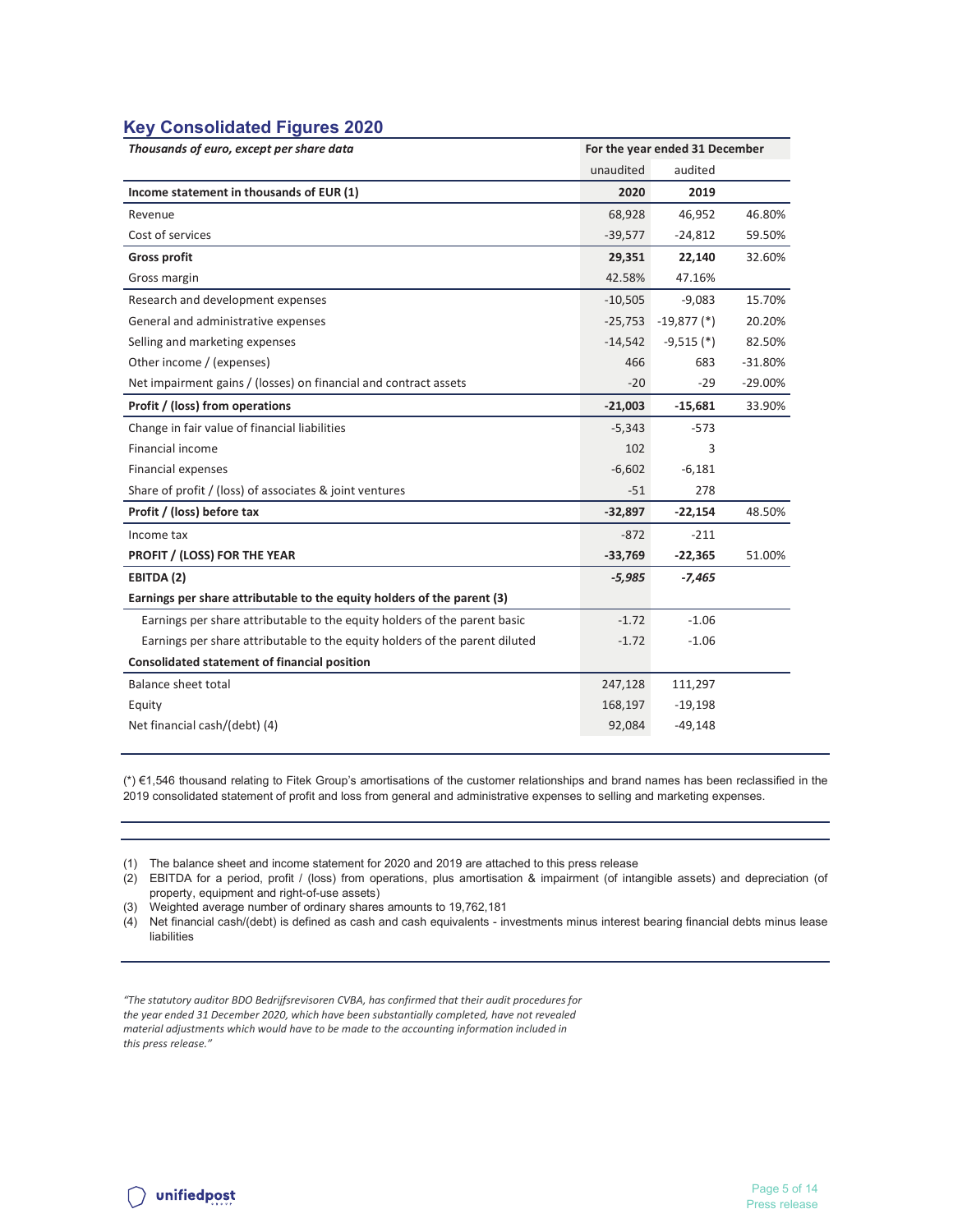# Comments on Key Consolidated Figures 2020

- Revenue growth was realised by the product lines Documents (+58%), Identity (+33%) and Payments (+35%). The revenue from recurring services represented 91% of total revenue.
- $\bullet$  General & administrative expenses were impacted by €3.9 million non-recurring IPO expenses.
- Sales & marketing expenses were impacted by  $\epsilon$ 1.8 million impairment on the brand name Fitek.
- The Company's effort in R&D amounts to  $\epsilon$ 20.6 million (nearly 30% of the Company's revenue) of which €10.1 million was capitalised and €10.5 million was expensed.
- In the course of 2020 Unifiedpost increased its issued capital with €230.8 million. The increase was achieved by the conversion of convertible bonds (€45.4 million) and by the contribution of cash (€185.4 million). The cost of the capital rounds amounts to €15.5 million and is booked in reduction of issued capital.
- With the acquisition of 1% additional shares of Fitek Balkan (bringing the total to 51%) the Company granted a put option to non-controlling shareholders, valued on 31 December at €6.2 million.
- The net financial cash position on year-end 2020 amounts to €92.1 million.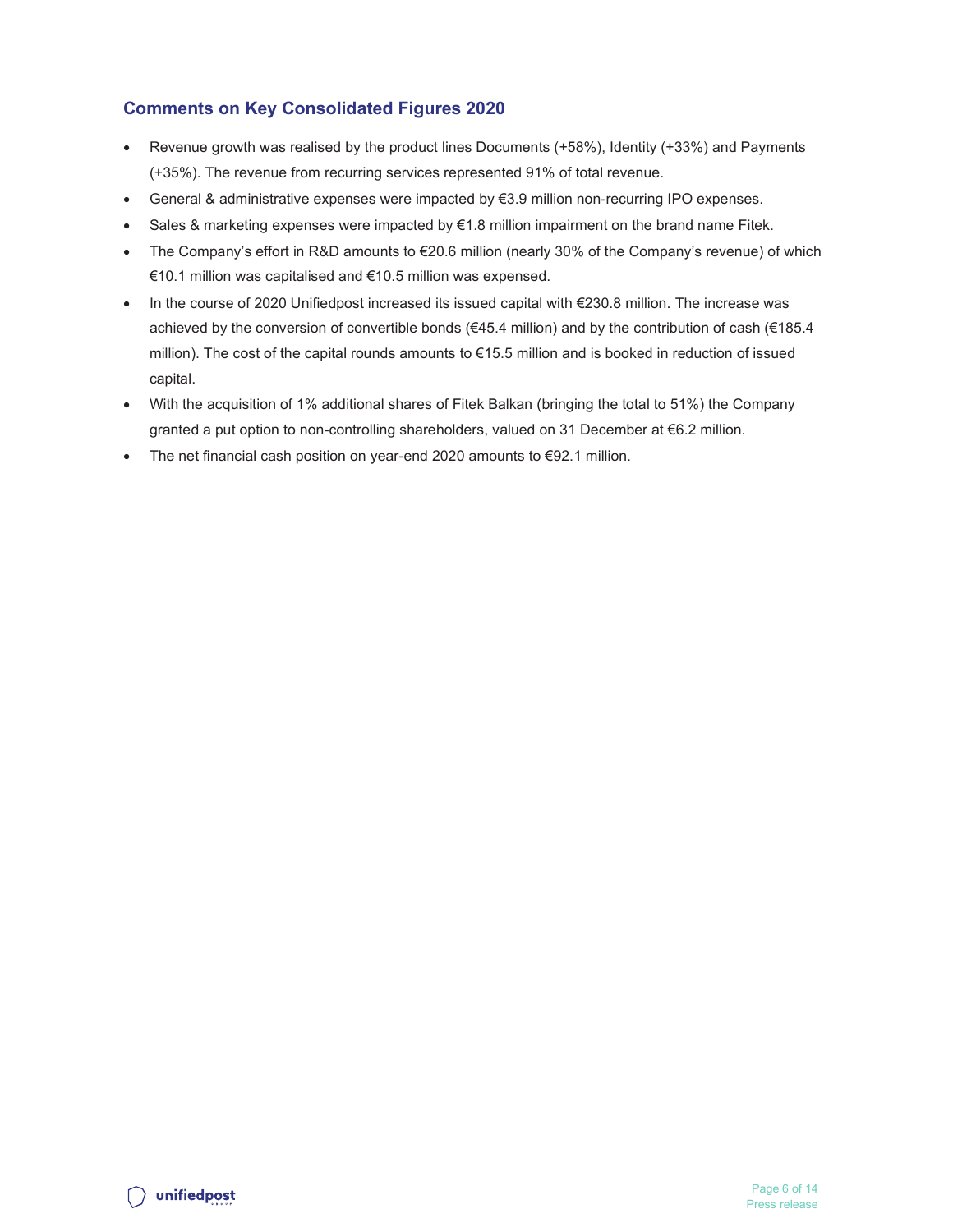# Key Pro forma Figures 2020

|                                               | For the year ended 31 December |                                     |           |  |
|-----------------------------------------------|--------------------------------|-------------------------------------|-----------|--|
|                                               | Unaudited                      | Unaudited                           |           |  |
| Thousands of Euro                             | 2020 consolidated              | 2020 pro forma<br>(incl. 2021 acq.) |           |  |
| <b>PRO FORMA STATEMENT OF LOSS</b>            |                                |                                     |           |  |
| <b>Digital Processing Revenues</b>            | 68,928                         | 91,049                              | 24.3%     |  |
| Digital Processing Cost of services           | $-39,577$                      | $-55,839$                           |           |  |
| <b>Digital Processing Gross profit</b>        | 29,351                         | 35,210                              | 16.60%    |  |
| Gross Margin Digital Processing               | 42.6%                          | 38.7%                               |           |  |
| Postal & Parcel Optimisation Revenues         |                                | 55,027                              |           |  |
| Postal & Parcel Optimisation Cost of services |                                | $-48,932$                           |           |  |
| Postal & Parcel Optimisation Gross profit     |                                | 6,095                               |           |  |
| Gross Margin Postal & Parcel Optimisation     |                                | 11.1%                               |           |  |
| <b>Total Revenu</b>                           |                                | 146,076                             |           |  |
| Profit / (loss) from operations (*)           | $-21,003$                      | $-17,778$                           | $-18.10%$ |  |

(\*) subject to changes as a result from the completion of the purchase price allocation exercise

# Comments on Key Pro forma Figures 2020

- The pro forma figures are reported as if all acquisitions had occurred on 1 January 2020. Five businesses were acquired after 1 January 2020, impacting pro forma figures:
	- $\circ$  On 11 February 2020, the Company acquired an additional 1% of the shares in the Fitek Balkan joint ventures and obtained control thereof.
	- o On 3 July 2020, the Fitek Balkan acquired 51% of the shares of Tehnobiro d.o.o. and obtained control thereof.
	- o On 8 January 2021, Unifiedpost completed three acquisitions of 100% of the shares of:
		- 21 Grams Holding AB (Sweden Norway Denmark Finland), an acquisition that brings a large customer base in the Nordics to Unifiedpost, a region where digitisation is already well developed.
		- Akti SA (Belgium), a company that adds functionality to the digital processing activities.
		- **BanqUP SRL (Poland Belgium), a strategic acquisition strengthening the payment** product offering.
- The turnover of 21 Grams needs to be divided in two main categories: i) the classic Unifiedpost business of digital processing and ii) postal & parcel optimisation, an optimisation of physical pieces. As this type of business is non-digital it is a lower margin activity. Postal & parcel optimisation revenue and cost of service are shown as separated line items in the income statement.
- The pro forma contribution to the digital processing revenue for the five acquisitions together, as if the acquisition had occurred on 1 January 2020, amounts to respectively €22.1 million (operating profit €3.2 million) subject to changes as a result from the completion of the purchase price allocation exercise.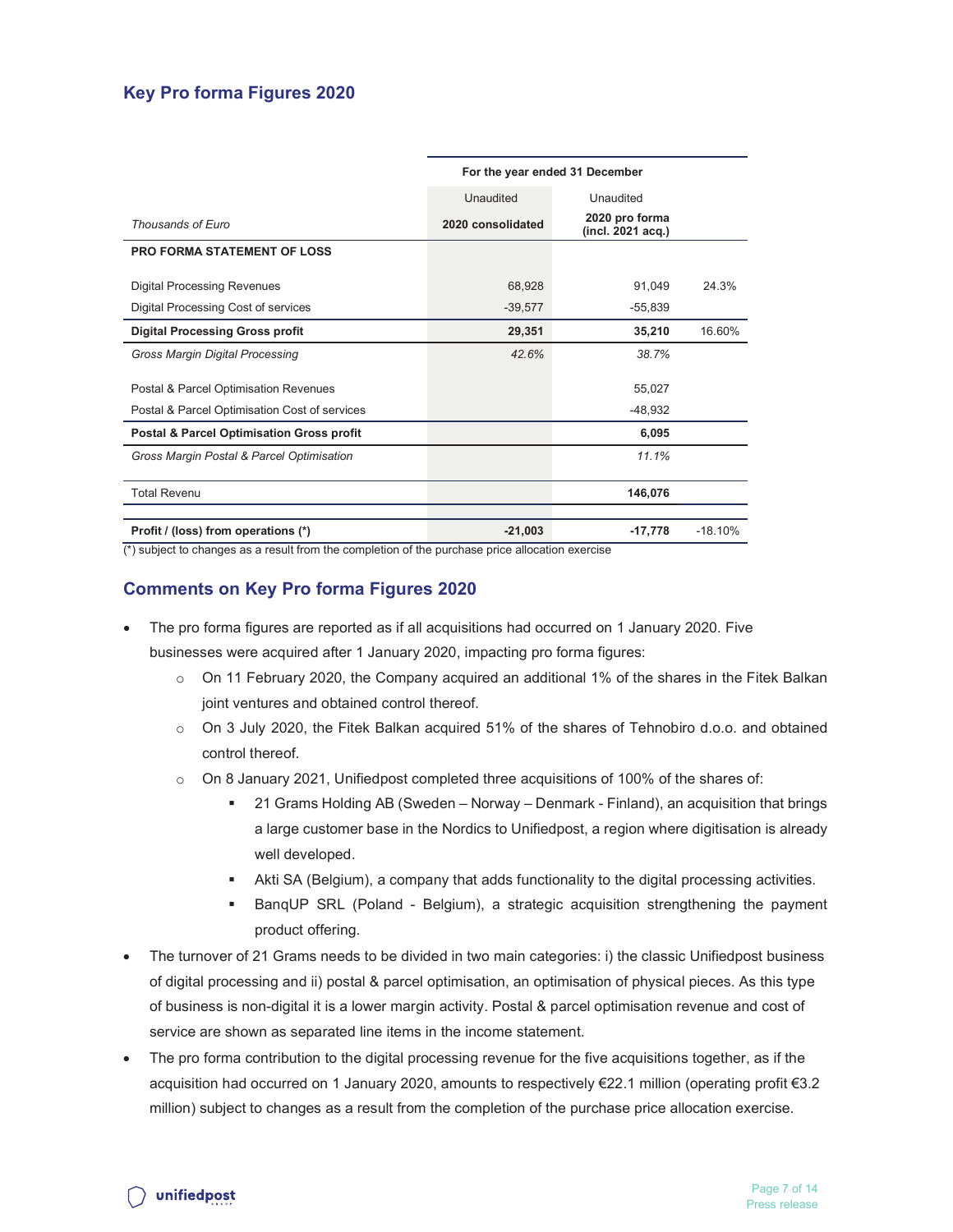- A further €55 million increase in revenue (21 Gram activity) is generated from post & parcel optimisation services.
- The drop in gross margin is logic with the acquired businesses. It is the Company's financial target to bring the digital business' gross margin to 60% by 2023.
- The presented pro forma figures are still subject to the completion of a purchase price allocation exercise.

# Commenting on the 2020 results Hans Leybaert, founder and Chief Executive Officer of Unifiedpost Group, said:

"2020 was an extraordinary year. While economies were impacted by the COVID-19 pandemic, Unifiedpost onboarded 34% new SME customers from increasing trend to digitisation. We realised financial results in line with expectations and realised a strong transaction volume growth. A major milestone for the funding of this growth was set in 2020 with the successful listing on Euronext Brussels. This allowed us to accelerate the pan-European roll-out of the SME-platform and to deliver on our buy-and-build strategy with 3 acquisitions (21 Grams, Akti and BanqUP). Unifiedpost is now represented in 21 countries.

Our numbers confirm that we are on track to become the leading European cloud-based platform for SMEs. By offering a one-stop-shop when it comes to document, identity and payment services, as well as by maintaining our successful indirect sales approach we keep on boosting the robust demand for our platform services. Tapping new ecosystems and partnerships will remain an important cornerstone for our long term, sustainable growth. In 2021 we will thus continue to focus on this business growth, by investing our resources in expanding by acquisitions as well as by investing in R&D. We will focus also on increasing the ARPU by, inter alia, giving our customers access to a finance marketplace. We look ahead with confidence to 2021 which is an important year for Unifiedpost Group to lay further foundations to achieve the financial objectives the Company has set for 2022 and 2023".

<End of press release>

#### Live webcast: Analysts, Investors & Press call

Management will host a video webcast for investors, analysts and press on 12 March 2021 at 2.00 PM CET.

Click on the link below to attend this presentation: https://channel.royalcast.com/landingpage/unifiedpost/20210312\_1/

A full replay and a copy of the slides will be available after the webcast on: https://www.unifiedpost.com/en/investor-relations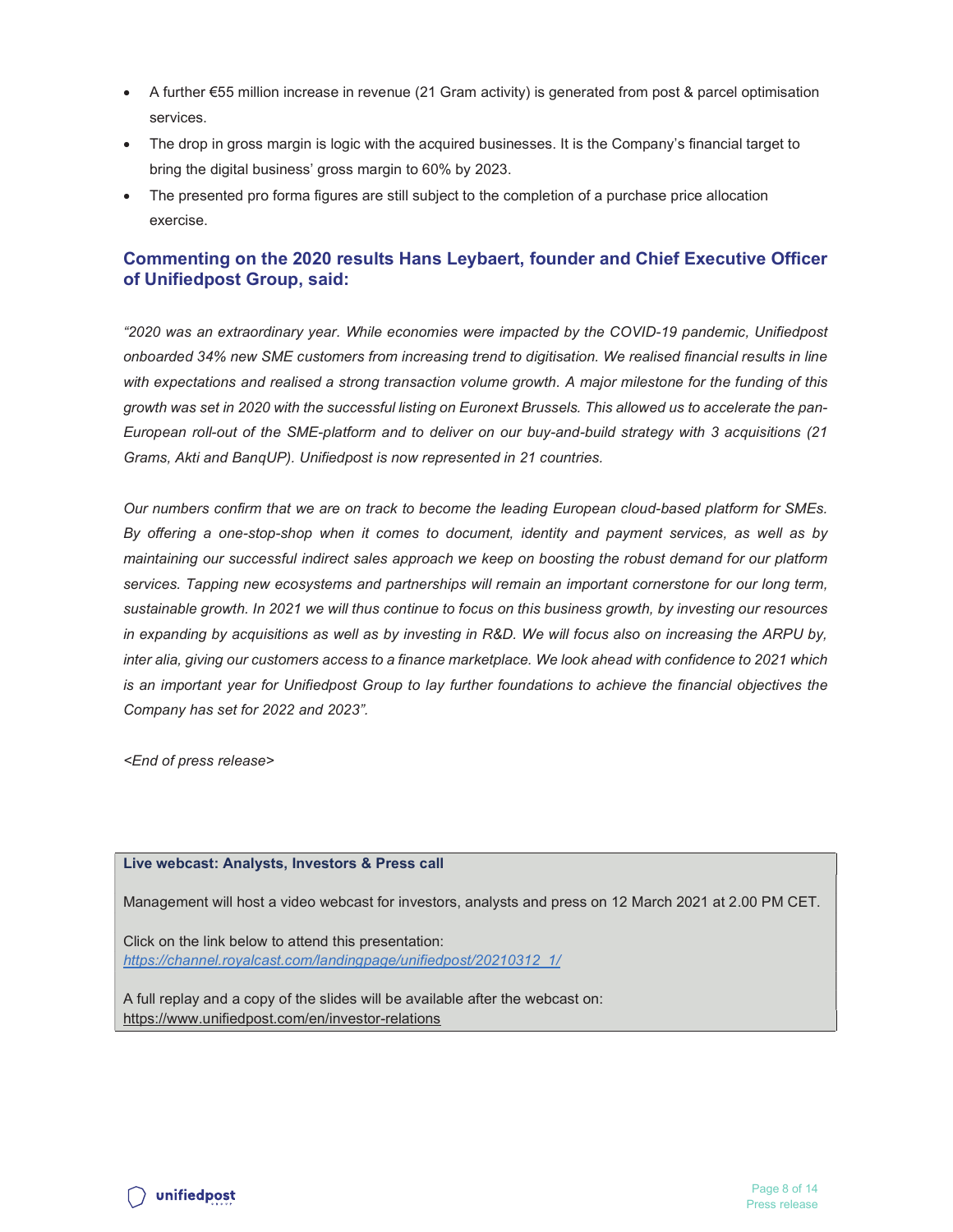# Financial Calendar

| $\bullet$ | 2020 results                             | 12 March 2021     |
|-----------|------------------------------------------|-------------------|
| $\bullet$ | 2020 Annual report available             | 16 April 2021     |
| $\bullet$ | Ordinary general meeting of Shareholders | 18 May 2021       |
| $\bullet$ | Publication of Q1 business update        | 27 May 2021       |
| $\bullet$ | Announcement of 2021 half-year results   | 17 September 2021 |
| $\bullet$ | Publication Q3 business update           | 25 November 2021  |

# **Enquiries**

Hans Leybaert, CEO +32 477 23 94 80 hans.leybaert@unifiedpost.com

Laurent Marcelis, CFO +32 477 61 81 37 laurent.marcelis@unifiedpost.com

# Press contact & Investor Relations

Sarah Heuninck +32 491 15 05 09 sarah.heuninck@unifiedpost.com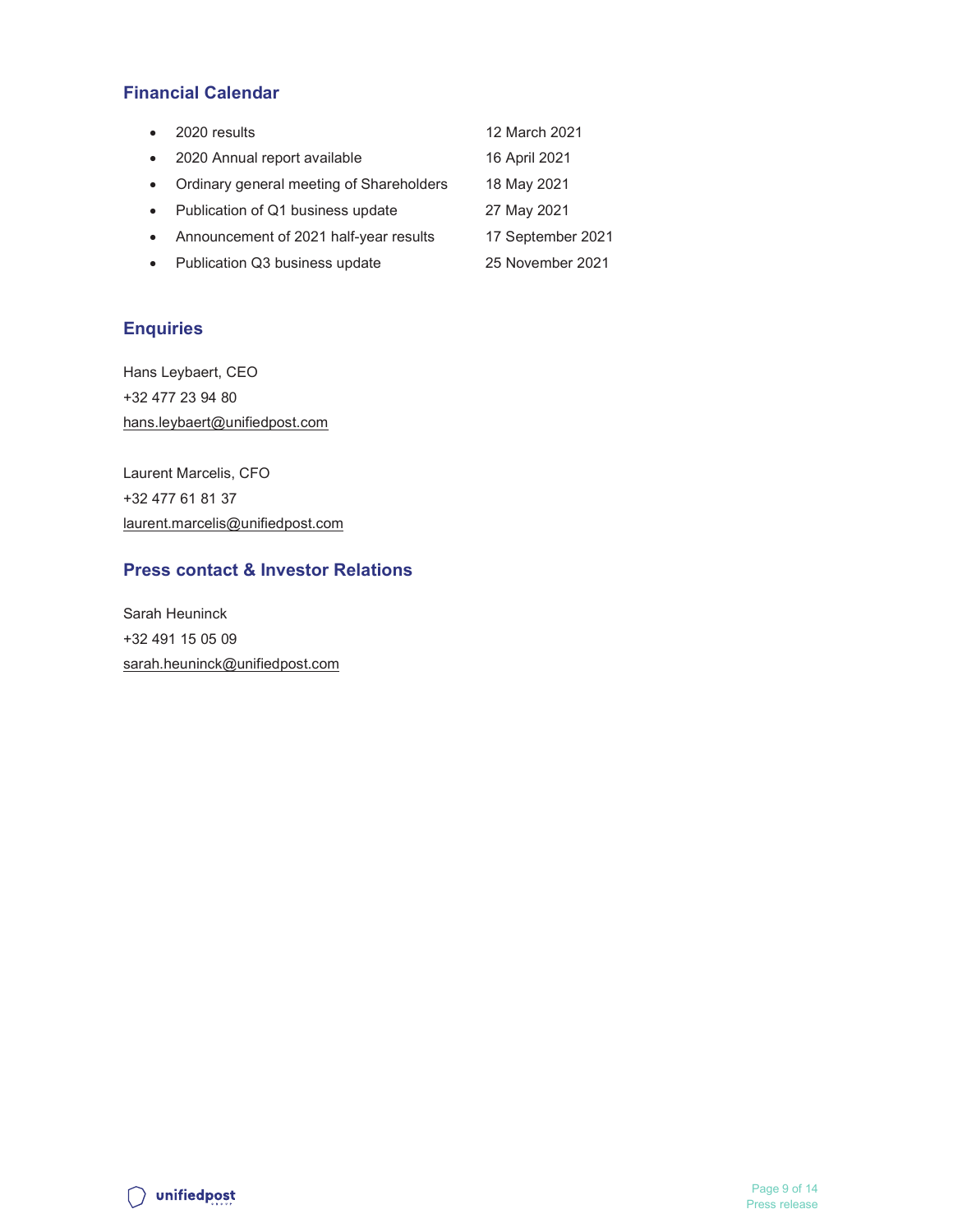#### CONSOLIDATED STATEMENT OF FINANCIAL POSITION

|                                                                        | For the year ended 31 December |           |
|------------------------------------------------------------------------|--------------------------------|-----------|
|                                                                        | unaudited                      | audited   |
| Thousands of Euro                                                      | 2020                           | 2019      |
| <b>ASSETS</b>                                                          |                                |           |
| Goodwill                                                               | 35,159                         | 30,842    |
| Other intangible assets                                                | 47,865                         | 44,065    |
| Property and equipment                                                 | 6,778                          | 1,549     |
| Right-of-use-assets                                                    | 8,101                          | 7,708     |
| Interest in associates and joint ventures                              | 0                              | 6,394     |
| Non-current contract costs                                             | 857                            | 283       |
| Deferred tax assets                                                    | 205                            | 830       |
| Other non-current assets                                               | 586                            | 471       |
| <b>Non-current assets</b>                                              | 99,551                         | 92,142    |
| Inventories                                                            | 507                            | 205       |
| Trade and other receivables                                            | 17,718                         | 13,317    |
| Contract assets                                                        | 374                            | 200       |
| Contract costs                                                         | 1,320                          | 610       |
| Current tax assets                                                     | 124                            | 191       |
| Prepaid expenses                                                       | 1.610                          | 1,586     |
| Cash and cash equivalents                                              | 125,924                        | 3,046     |
| <b>Current assets</b>                                                  | 147,577                        | 19,155    |
| <b>TOTAL ASSETS</b>                                                    | 247,128                        | 111,297   |
|                                                                        |                                |           |
| <b>SHAREHOLDER'S EQUITY AND LIABILITIES</b><br>Share capital           | 251,543                        | 20,744    |
| Costs related to equity issuance                                       | (15, 926)                      | (389)     |
| Share premium reserve                                                  | 492                            | 492       |
| Accumulated deficit                                                    | (73, 818)                      | (40, 420) |
| Reserve for share-based payments                                       | 1,767                          | 1,552     |
| Other reserve                                                          | 4,395                          | (1, 173)  |
| Cumulative translation adjustment reserve                              | (520)                          | (4)       |
| Equity attributable to equity holders of the parent                    | 167,933                        | (19, 198) |
| Non-controlling interests                                              | 264                            |           |
| Total shareholders' equity                                             | 168,197                        | (19, 198) |
| Convertible bonds                                                      |                                | 34,999    |
| Derivative financial instruments                                       |                                | 12,937    |
| Non-current loans and borrowings                                       | 7,991                          | 7,074     |
| Liabilities associated with puttable non-controlling interests         | 1,788                          | 2,000     |
| Non-current lease liabilities                                          | 5,087                          | 5,306     |
| Non-current contract liabilities                                       | 2,389                          | 1,202     |
| Retirement benefit obligations                                         | 262                            | 345       |
| Deferred tax liabilities                                               | 2,912                          | 2,469     |
| <b>Non-current liabilities</b>                                         | 20,429                         | 66,332    |
| Interest payable on convertible bonds                                  | (0)                            | 1,431     |
| Derivative financial instruments                                       | 3,750                          |           |
| Current loans and borrowings                                           | 18,141                         | 38,066    |
| Current liabilities associated with puttable non-controlling interests | 6,178                          |           |
| <b>Current lease liabilities</b>                                       | 2,970                          | 2,602     |
| Trade and other payables                                               | 16,553                         | 14,918    |
| <b>Contract liabilities</b>                                            | 10,211                         | 6,722     |
| Current income tax liabilities                                         | 699                            | 424       |
| <b>Current liabilities</b>                                             | 58,502                         | 64,163    |
| <b>TOTAL EQUITY AND LIABILITIES</b>                                    | 247,128                        | 111,297   |
|                                                                        |                                |           |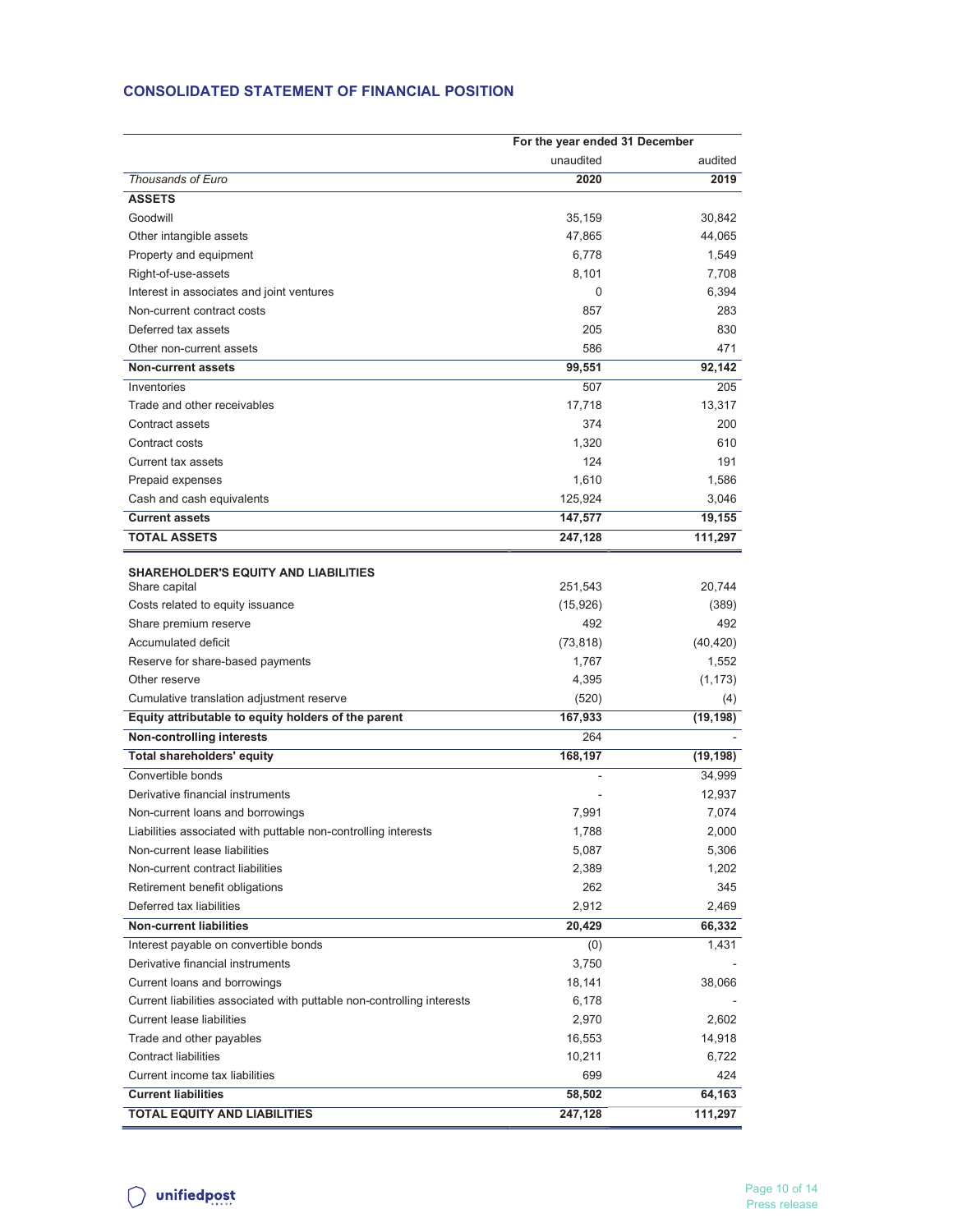| Consolidated statement of profit or loss and other comprehensive income |           | For the year ended 31<br><b>December</b> |  |
|-------------------------------------------------------------------------|-----------|------------------------------------------|--|
| Thousands of Euro, except for share data                                | 2020      | 2019                                     |  |
|                                                                         | Unaudited | Audited                                  |  |
| Revenue                                                                 | 68,928    | 46,952                                   |  |
| Cost of services                                                        | (39, 577) | (24, 812)                                |  |
| <b>Gross profit</b>                                                     | 29,351    | 22,140                                   |  |
| Gross margin                                                            | 42.6%     | 47.2%                                    |  |
| Research and development expenses                                       | (10, 505) | (9,083)                                  |  |
| General and administrative expenses                                     | (25, 753) | $(19, 877)$ *                            |  |
| Selling and marketing expenses                                          | (14, 542) | $(9,515)$ *                              |  |
| Other income / (expenses)                                               | 466       | 683                                      |  |
| Net impairment gains / (losses) on financial and contract assets        | (20)      | (29)                                     |  |
| Profit / (loss) from operations                                         | (21,003)  | (15,681)                                 |  |
| Change in fair value of financial liabilities                           | (5,343)   | (573)                                    |  |
| <b>Financial income</b>                                                 | 102       | 3                                        |  |
| <b>Financial expenses</b>                                               | (6,602)   | (6, 181)                                 |  |
| Share of profit / (loss) of associates & joint ventures                 | (51)      | 278                                      |  |
| Profit / (loss) before tax                                              | (32, 897) | (22, 154)                                |  |
| Income tax                                                              | (872)     | (211)                                    |  |
| PROFIT / (LOSS) FOR THE YEAR                                            | (33, 769) | (22, 365)                                |  |
| Other comprehensive income:                                             | (541)     | (208)                                    |  |
| Items that will not be reclassified to profit or loss:                  |           |                                          |  |
| Remeasurements of defined benefit pension obligations                   | (33)      | (215)                                    |  |
| Items that will or may be reclassified to profit or loss:               |           |                                          |  |
| Exchange gains arising on translation of foreign operations             | (508)     | $\overline{7}$                           |  |
| TOTAL COMPREHENSIVE INCOME / (LOSS) FOR THE YEAR                        | (34, 310) | (22, 573)                                |  |
| Profit / (loss) is attributable to:                                     |           |                                          |  |
| Owners of the parent                                                    | (33,992)  | (22, 365)                                |  |
| Non-controlling interests                                               | 223       |                                          |  |
| Total comprehensive income / (loss) is attributable to:                 |           |                                          |  |
| Owners of the parent                                                    | (34, 533) | (22, 573)                                |  |
| Non-controlling interests                                               | 223       |                                          |  |
| Basic                                                                   | (1.72)    | (1.06)                                   |  |
| <b>Diluted</b>                                                          | (1.72)    | (1.06)                                   |  |

#### CONSOLIDATED STATEMENT OF PROFIT OR LOSS AND OTHER COMPREHENSIVE INCOME

 $(*) \in 1,546$  thousand relating to Fitek Group's amortisations of the customer relationships and brand names has been reclassified in the 2019 consolidated statement of profit and loss from general and administrative expenses to selling and marketing expenses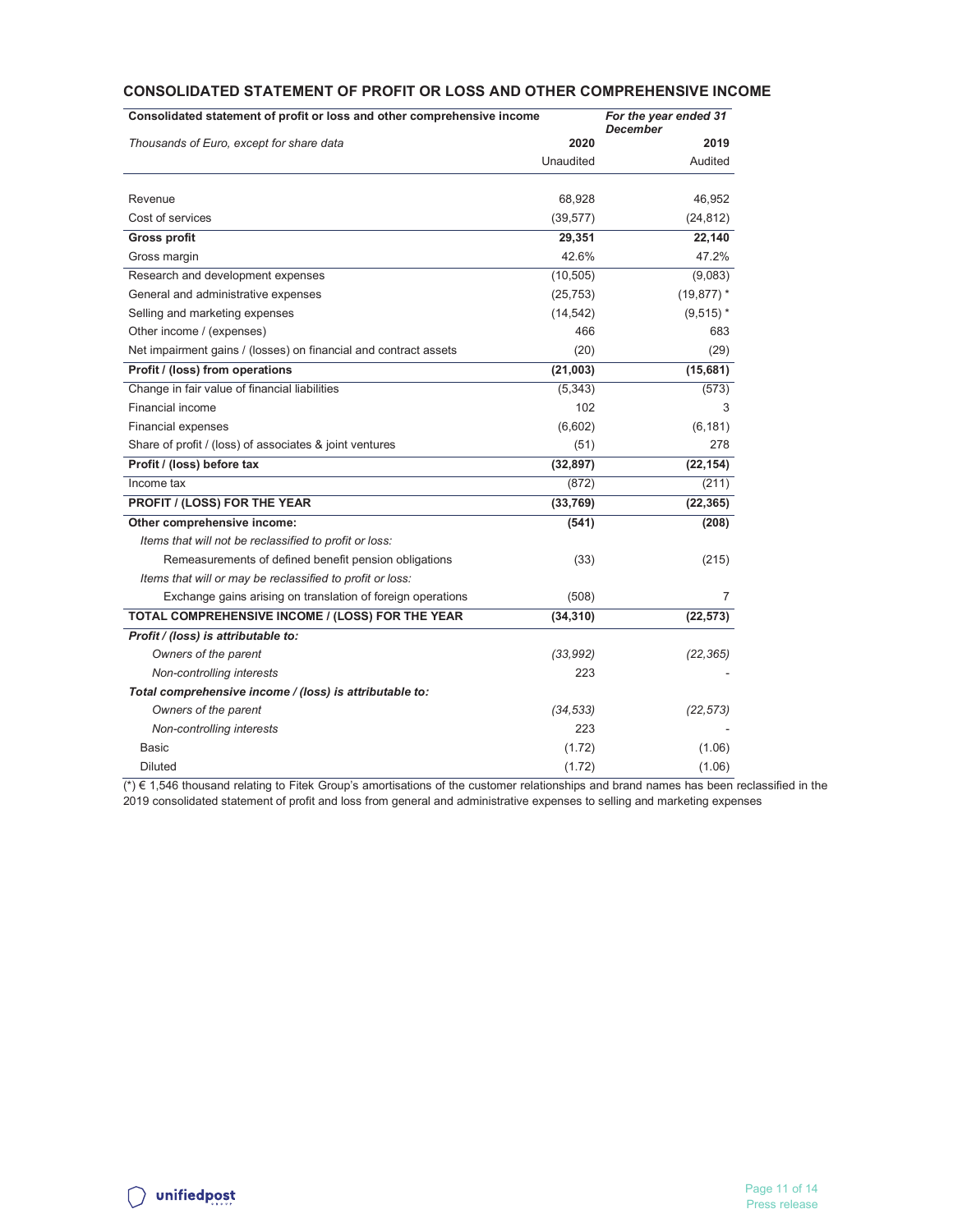#### Consolidated statement of cash flows

|                                                                             | For the year ended 31 December |           |
|-----------------------------------------------------------------------------|--------------------------------|-----------|
| Thousands of Euro                                                           | 2020                           | 2019      |
| <b>CASH FLOWS FROM OPERATING ACTIVITIES</b>                                 |                                |           |
| Profit/(loss) for the year                                                  | (33, 769)                      | (22, 365) |
| Adjustments for:                                                            |                                |           |
| Amortisation and impairment of intangible fixed assets                      | 11,019                         | 5,358     |
| Depreciation and impairment of property, plant & equipment<br>٠             | 861                            | 743       |
| Depreciation of right-of-use-assets<br>٠                                    | 3.138                          | 2,115     |
| Impairment of trade receivables<br>٠                                        | 71                             |           |
| Financial income<br>٠                                                       | (102)                          | (3)       |
| <b>Financial expenses</b><br>٠                                              | 6,602                          | 6,181     |
| Share of (profit) / loss of joint ventures<br>٠                             | 51                             | (278)     |
| Gain on disposal of associates<br>٠                                         | 126                            |           |
| Gain on disposal of fixed assets<br>٠                                       | (66)                           |           |
| Gain from remeasurement of previously held interest<br>٠                    | (465)                          | (412)     |
| upon assuming control over a subsidiary                                     |                                |           |
| Share-based payment expense<br>٠                                            | 215                            | 308       |
| Income tax expense / (income)<br>٠                                          | 872                            | 211       |
| Fair value change of financial asset                                        |                                | (23)      |
|                                                                             |                                |           |
| Fair value change of derivative                                             | 5,343                          | 573       |
|                                                                             |                                |           |
| <b>Subtotal</b>                                                             | (6, 104)                       | (7, 592)  |
| <b>Changes in Working Capital</b>                                           |                                |           |
| (Increase)/decrease in trade receivables and contract assets                | (4, 552)                       | (991)     |
| (Increase)/decrease in other current and non-current receivables            | (229)                          | (666)     |
| Increase/(decrease) in Inventories                                          | (41)                           | (8)       |
| Increase/(decrease) in trade and other liabilities                          | 4,472                          | 4,905     |
| Effects of foreign exchange rate changes on working capital                 |                                |           |
|                                                                             |                                |           |
| Cash generated from/ (used in) operations                                   | (6, 454)                       | (4, 352)  |
| Income taxes paid                                                           | (381)                          | (169)     |
| Net cash provided by / (used in) operating activities                       | (6, 835)                       | (4, 521)  |
|                                                                             |                                |           |
| <b>CASH FLOWS FROM INVESTING ACTIVITIES</b>                                 |                                |           |
| Payments made for acquisition of subsidiaries; net of cash acquired         | 1,121                          | (33, 876) |
| Payments made for purchase of property, plant & equipment                   | (2,398)                        | (376)     |
| Proceeds from the disposals of property, plant & equipment                  | 223                            | 26        |
| Payments made for purchase of intangibles and development expenses          | (10, 672)                      | (7, 253)  |
| Proceeds from the disposals of intangibles and development expenses         | 73                             |           |
| Proceeds from sale of financial assets at fair value through profit or loss |                                | 567       |
| Proceeds from sale of subsidiaries, net of cash disposed                    | (112)                          |           |
| Upfront payments made for leases                                            | (38)                           |           |
| Interest received                                                           | 1                              | 3         |
|                                                                             |                                | 135       |
| Dividend payments received from joint ventures                              |                                |           |
|                                                                             |                                |           |
| Net cash provided by / (used in) investing activities                       | (11, 802)                      | (40, 774) |
|                                                                             |                                |           |
| <b>CASH FLOWS FROM FINANCING ACTIVITIES</b>                                 |                                |           |
| Issue of ordinary shares (private placement and subsequent listing)         | 175,000                        |           |
| Issue of ordinary shares (other)                                            | 10,408                         |           |
| Costs related to equity issuance                                            | (15, 537)                      |           |
| Dividends paid to non-controlling interests                                 | (14)                           |           |
| Proceeds from loans and borrowings                                          | 5,836                          | 52,794    |
| Repayments of loans and borrowings                                          | (29, 115)                      | (4,291)   |
| Interest paid on loans, borrowings and leasings                             | (1, 584)                       | (2,753)   |
| Repayment of lease liabilities                                              | (3, 459)                       | (2, 337)  |
|                                                                             |                                |           |
| Net cash provided by/ (used in) financing activities                        | 141,535                        | 43,413    |
|                                                                             |                                |           |
| Effect of exchange rate changes                                             | (20)                           |           |
|                                                                             |                                |           |
| Net increase/(decrease) in cash & cash equivalents                          | 122,878                        | (1,882)   |
|                                                                             |                                |           |
| Cash and cash equivalents at beginning of period                            | 3,046                          | 4,928     |
| Cash and cash equivalents at end of period                                  | 125,924                        | 3,046     |
|                                                                             |                                |           |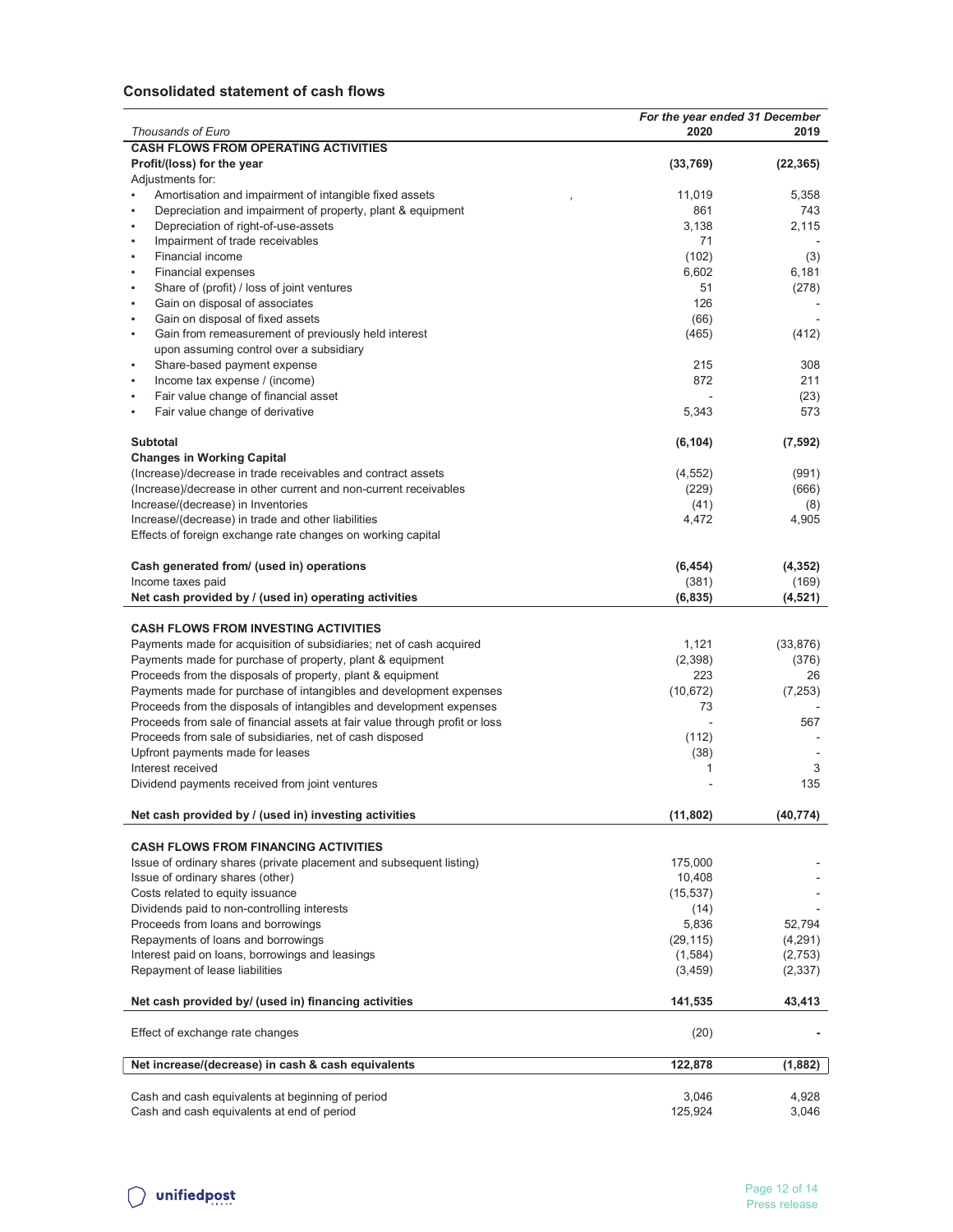#### Alternative performance measurement (APM) Disclosure

The APM's are defined as follows or based on the following defined terms:

- Organic Digital Service Revenue, excludes the impact of digital service revenue from acquisitions over the last 12 months as well as exchange rate movements.
- Net Financial Cash Position: Net financial cash/(debt) is defined as cash and cash equivalents investments minus interest bearing financial debts minus lease liabilities.
- Recurring (digital) Service Revenue is revenue from recurring services, including transactions (document processing and print production), subscriptions (including maintenance on licenses) and managed services, given that these services are expected to be delivered continuously in the future.
- Organic recurring (digital) service Revenue for a period, as the recurring (digital) service Revenue excluding the impact of acquisitions of the last 12 months as well as exchange rate movements ("Organic recurring service Revenue").
- EBITDA for a period, as profit / (loss) from operations, plus amortization (of intangible assets) and depreciation (of property, equipment and right-of-use assets) (EBITDA).
- EBITDA margin for a period, as the ratio of EBITDA to revenue for the period ("EBITDA Margin");
- Adjusted EBITDA for a period, as EBITDA plus share-based payment expense, Non-Recurring Operational Expenses, acquisitions expenses, costs in relation with the Company's contemplated listing and the issuance of Bonds, less other income and expenses ("Adjusted EBITDA").
- Adjusted EBITDA margin for a period, as the ratio of Adjusted EBITDA to revenue for the period ("Adjusted EBITDA Margin").
- Non-Recurring Operational Expenses, as one-time expenses ("Non-Recurring Operational Expenses").